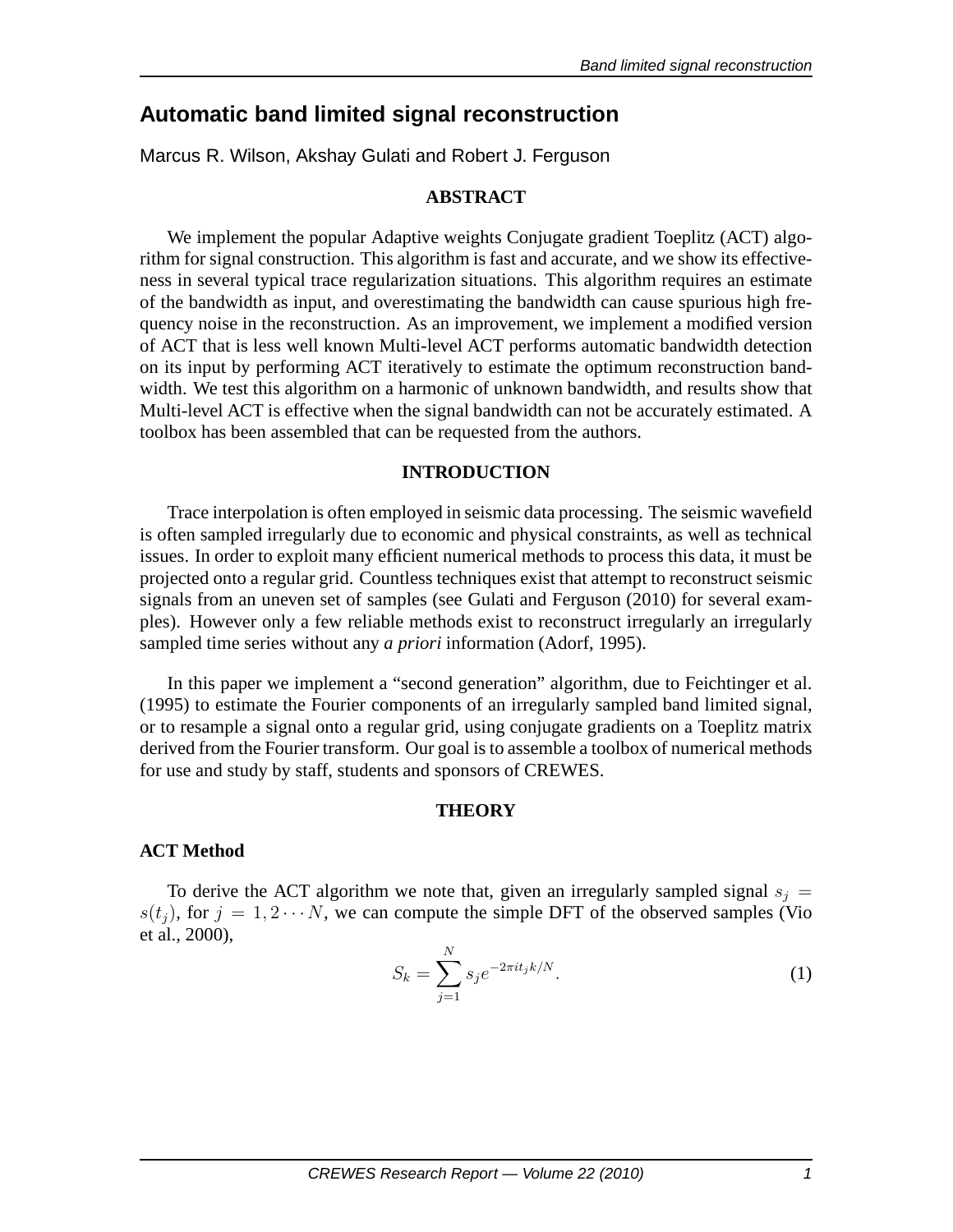Now, the  $S_k$  are not the true Fourier coefficients of the underlying continuous signal  $s(t)$ , which can be related to the  $s_i$  by the inverse DFT equation,

$$
s_j = s(t_j)
$$
  
= 
$$
\frac{1}{N} \sum_{m=-M}^{M} \hat{S}_m e^{2\pi i t_j m/N},
$$
 (2)

in the case that  $s(t)$  is band limited by M. Substituting for  $s_j$  in Equation 1 gives us

$$
S_k = \frac{1}{N} \sum_{j=1}^{N} \sum_{m=-M}^{M} \hat{S}_m e^{2\pi i t_j m/N} e^{-2\pi i t_j k/N}
$$

$$
= \frac{1}{N} \sum_{m=-M}^{M} \hat{S}_m \sum_{j=1}^{N} e^{2\pi i t_j (m-k)/N}.
$$
(3)

Writing Equation 3 with the true Fourier coefficient  $\hat{S}_m$  as the unknowns input and the observed Fourier coefficients  $S_k$  as the known output, the problem becomes a matrix inversion on a Toeplitz matrix, with N rows and  $2M + 1$  columns. We can think of this as performing a discrete deconvolution on the observed Fourier coordinates, and the system can be solved for the true Fourier coefficients provided  $2M + 1 \leq N$ . Furthermore, since the matrix is Toeplitz, it can be applied to a vector in  $\mathcal{O}(n \log n)$  (Feichtinger et al., 1995), so we can expect a conjugate gradient inversion of this matrix to be fast.

This is just one of many ways to rewrite the DFT to derive a method for performing band limited signal reconstruction. Any other permutation would result in an algorithm that is technically equivalent, assuming perfect arithmetic. However in practice these methods will have different properties and one can be more effective than another in certain situations (Vio et al., 2000).

One drawback to this method occurs when the sampling pattern is very irregular, such as when the majority of samples are concentrated in one place, which causes the reconstruction to be biased towards this area. To combat this we add in a set of weights defined by the distance between a points two nearest neighbors. This will cause the densely sampled points to have lower weight in the inversion. The weights are given in Equation 4.

$$
w_j(x) = \begin{cases} \frac{1+t_2}{2} & \text{if } j = 1\\ \frac{N-t_{j-1}}{2} & \text{if } j = N\\ \frac{t_{j+1}-t_{j-1}}{2} & \text{otherwise} \end{cases}
$$
(4)

Multiplying the  $s_i$  by these weights in Equation 2 gives us the weighted inversion function on which the ACT method is based, given by (Feichtinger et al., 1995),

$$
S_k = \frac{1}{N} \sum_{m=-M}^{M} \hat{S}_m \sum_{j=1}^{N} w_j e^{2\pi i t_j (m-k)/N}.
$$
 (5)

This matrix equation is used to form the normal equations, which are solved by conjugate gradients (Shewchuk, 1994).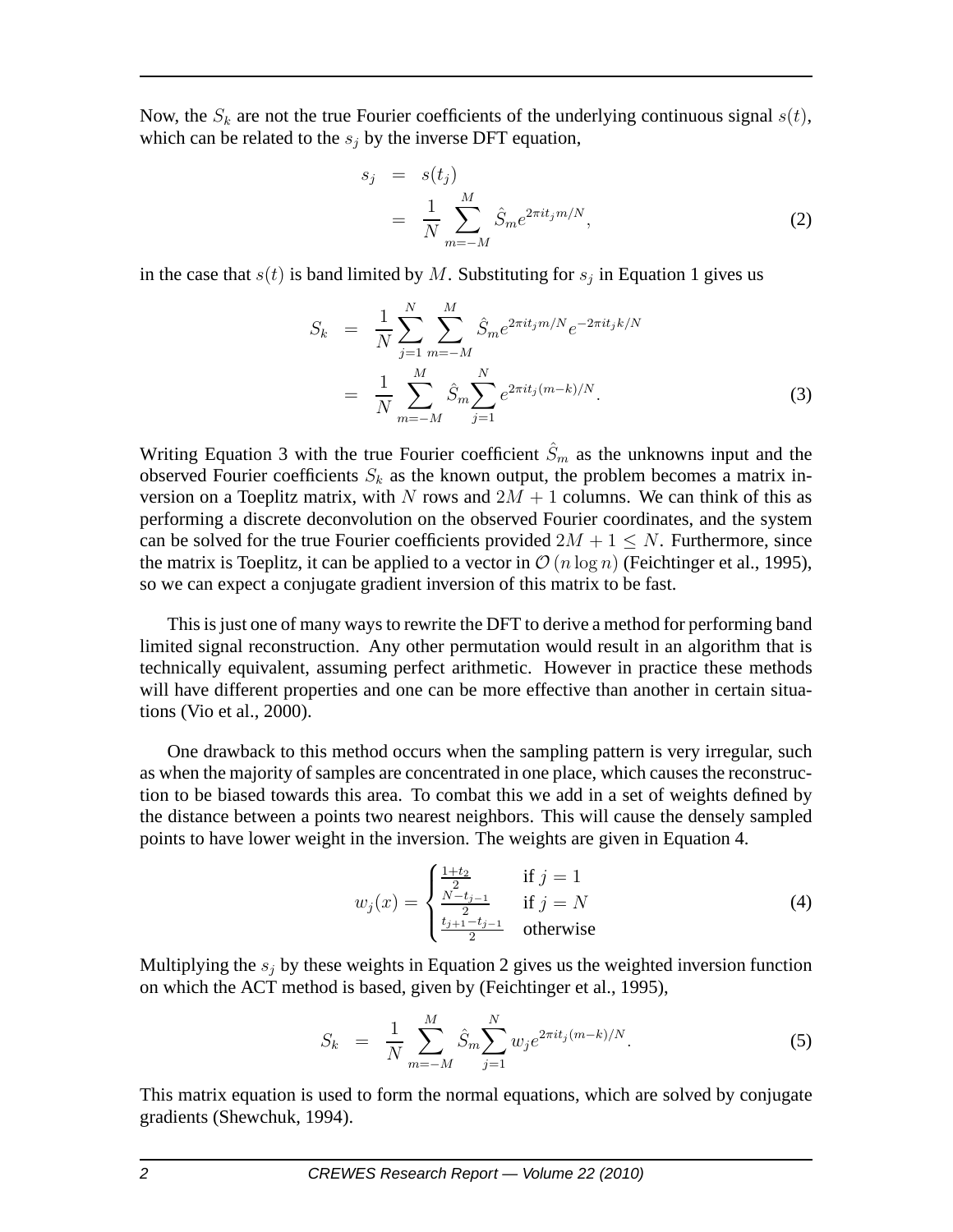# **MLACT Method**

For signals for which the signal bandwidth is known, ACT is an effective regularization method. However, when the signal bandwidth is not known or cannot be measured, the temptation is to play it safe by setting  $M$  equal to the Nyquist frequency. This can cause any random noise to be modelled by the algorithm as high frequency signal, which can cause wild fluctuation in the resulting regularization that are not consistent with the signal. Likewise, choosing  $M$  too small will give a smoother result but the value of the output may not be accurate at known locations, as the inversion will fail to catch the higher frequency components of the system. To overcome this problem we can use Multi-level ACT, which will perform the reconstruction iteratively to estimate the optimum bandwidth. We run ACT starting with a bandwidth of  $M = 0$ , and increase M until the output agrees with the known samples to within a user-defined tolerance (Vio et al., 2000).

# **EXAMPLES**

To showcase the properties of the ACT method, we will test its reconstruction performance for both uniform and random decimation. For regular decimation, we can expect to note the presence of coherent noise in our reconstruction. This noise, if present, will be highly structured with strong amplitudes. For random decimation, we expect that any error in our reconstruction will also be random, and the power will be concentrated at a few Fourier coefficients. We will restrict our analysis to one dimensional signals, where the problem can be thought of as the reconstruction of a time series.

### **Uniform Decimation**

Figure 1(a) shows a simple signal composed of two superimposed harmonics. The top panel shows the true signal, and the lower panel shows a uniform sampling of 50% of the signal. Figure 1(b) shows the discrete Fourier transform of the decimated signal. Note that the distortion of the spectrum is highly structured with high amplitude aliases. Inserting zeros into the signal to denote the missing traces results in the Fourier spectrum in Figure 1(e). Note that the spectrum is the same but with more detail. Figure 1(b) shows the reconstructed harmonic after two iterations, and Figure 1(d) shows the Fourier spectrum. The ACT method converges linearly in relative error to the solution in the case of uniform decimation, and this simple signal is perfectly reconstructed.

The top of Figure 2(a) shows a seismic signal composed of 650 samples from a 25Hz Ricker wavelet convolved with a random reflectivity series, and the bottom panel shows the same signal with 50% of the samples set to zero. Figure 2(b) shows the reconstruction of the signal in the time domain. The reconstructed signal agrees quite well with the original signal. As with the last example, the ACT method linearly converges to the solution (Figure 2(c), so it is very effective for uniform decimation.

# **Random Decimation**

Figure 3(a) shows the same harmonic, but with a random selection of 40% set to zero. Figure 3(b) shows the reconstructed harmonic, which agrees with the original almost ev-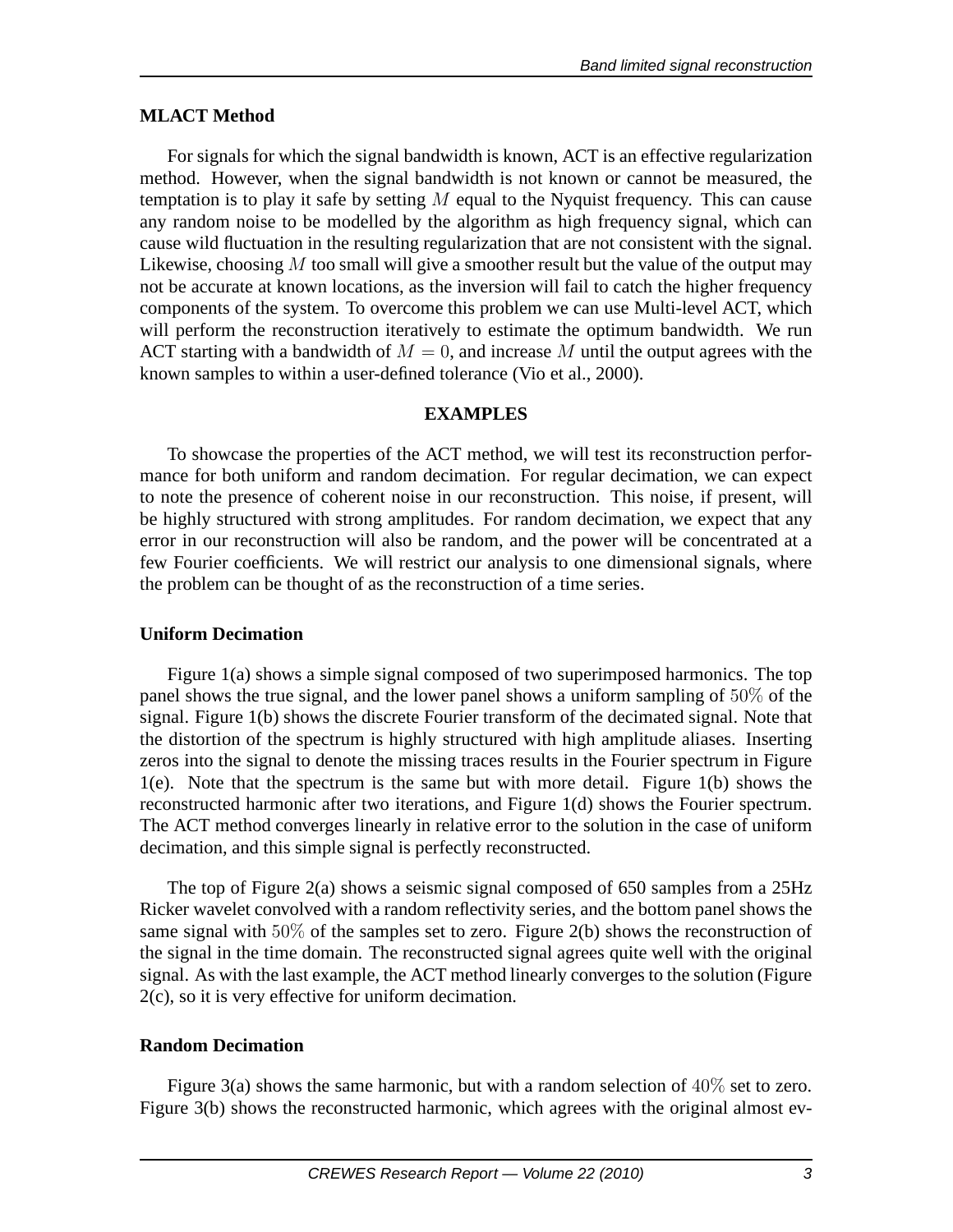erywhere. Figure 3(c) shows that the relative error of the solution decays exponentially with the number of iterations. This is less desirable than the linear convergence we noted in the uniform decimation examples. Figures 4 5 and 6 show three different random decimations of 70% of the traces. The ACT method performs well on the first trial, but breaks down on the second and third trials, resulting in significant spurious events. If we observe the sampling density in Figures 5(a) and 6(a), and the corresponding reconstructions in Figures 5(b) and 6(b), the large anomalous peaks in the output correspond to large gaps in signal coverage. Note also that the residual error in Figure  $5(c)$  and Figure  $6(c)$  decays exponentially at first, but then increases in peaks in the later iterations. Figure 7 shows a good reconstruction for the seismic trace, randomly decimated by 30%, although the reconstruction departs from the original signal in some places. At 50% decimation this method begins to fail on the seismic trace, because the algorithm starts to map the noise to the higher frequencies (Figure 8).

### **MLACT**

To showcase the benefit of using MLACT when the bandwidth is unknown, Figure 9(a) shows a harmonic with  $50\%$  decimation. We perform ACT with an input bandwidth that is below the bandwidth of the signal. The result is the blue curve in Figure 9(b). The Multilevel ACT with automatic bandwidth detection catches the second harmonic and returns a better result, as represented by the black curve in Figure 9(b).

### **CONCLUSION**

We find the ACT method to be a fast and accurate signal reconstruction method that is effective at interpolating stationary signals with up to 50% of the samples missing. The method begins to fail even on simple signals when decimation is increased to 70%, although the reconstruction can be successful if the gaps in signal coverage are not too extreme. The MLACT algorithm is a welcome improvement that can be used to estimate the bandwidth of an irregularly sampled signal. A toolbox has been assembled that can be requested from the authors.

#### **ACKNOWLEDGEMENTS**

The authors wish to thank the sponsors, faculty, staff and students of the Consortium for Research in Elastic Wave Exploration Seismology (CREWES), and the Natural Sciences and Engineering Research Council of Canada (NSERC, CRDPJ 379744-08) for their support of this work. We would also like to thank Roberto Vio for his valuable advice and for evaluating our code.

#### **REFERENCES**

- Adorf, H. M., 1995, Interpolation of irregularly sampled data series a survey: Astronomical Data Analysis Software and Systems IV, **77**, 460.
- Feichtinger, H., Gröchenig, K., and Strohmer, T., 1995, Efficient numerical methods in non-uniform sampling theory: Numerische Mathematik, **69**, No. 4, 423–440.

Gulati, A., and Ferguson, R. J., 2010, Kaiser bessel gridding kernel for seismic data regularization: CREWES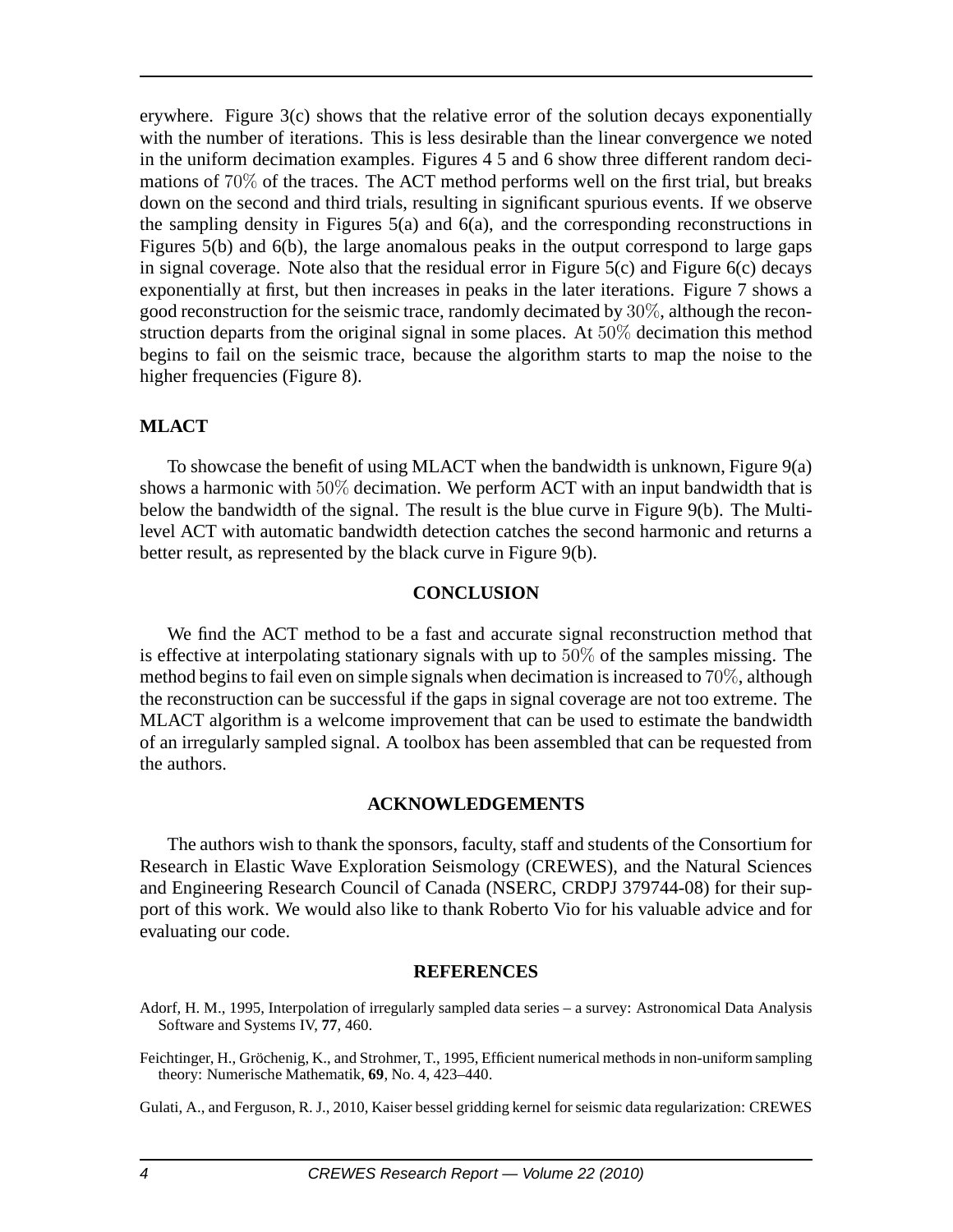Research Report, **22**.

- Shewchuk, J. R., 1994, An introduction to the conjugate gradient method without the agonizing pain, Tech. rep., Carnegie Mellon University, Pittsburgh, PA, USA.
- Vio, R., Strohmer, T., and Wamsteker, W., 2000, On the reconstruction of irregularly sampled time series: Publications of the Astronomical Society of the Pacific, **112**, 74 – 90.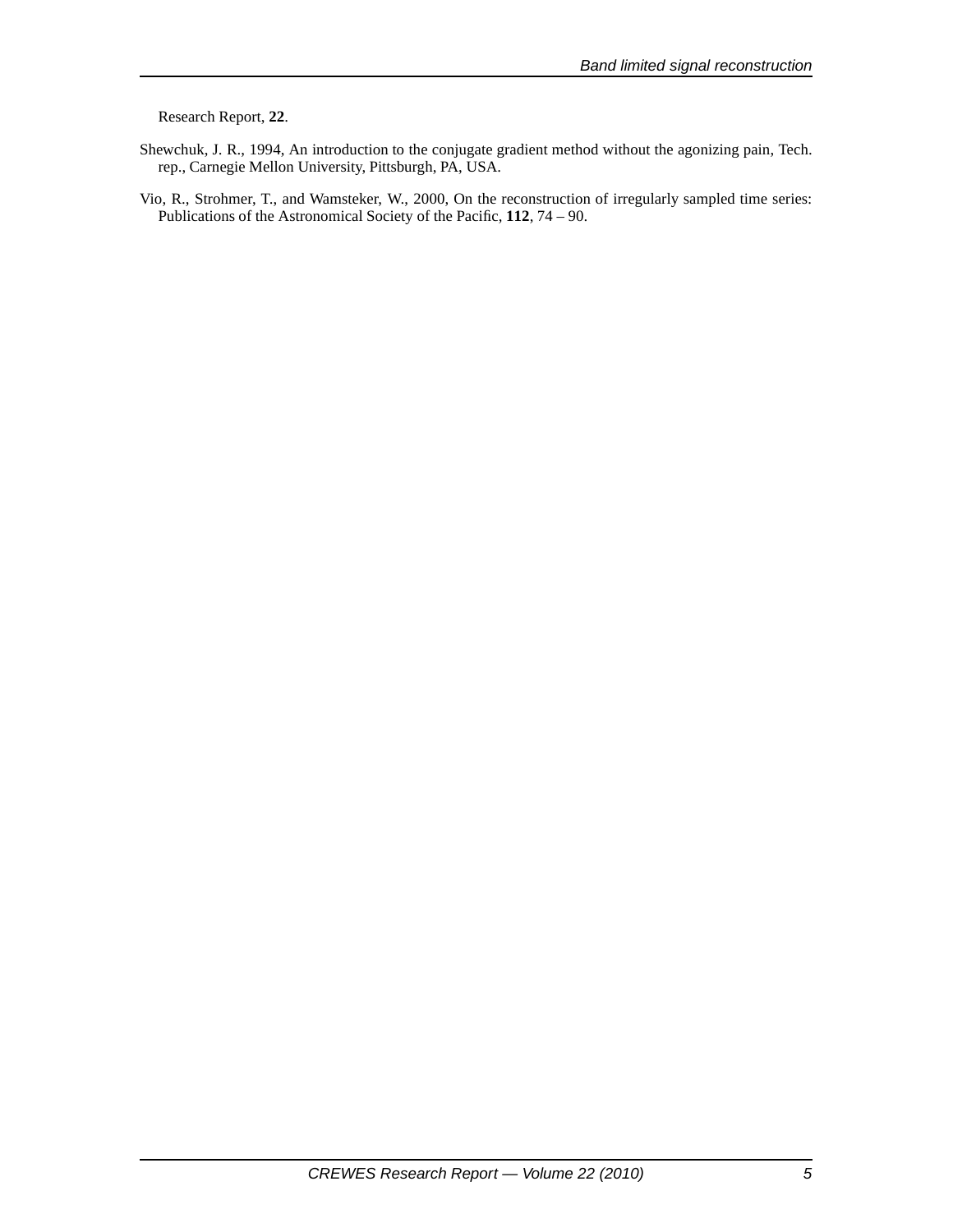

FIG. 1. (a) A simple harmonic and a uniform 50% decimation of that harmonic. (b) The original signal and the ACT reconstruction. (c) The Fourier spectrum of the decimated signal. (d) The Fourier spectrum of the reconstructed signal. (e) The Fourier spectrum of the decimated signal with zeros in place of the unknown samples. (f) The relative error of the ACT inversion after each iteration.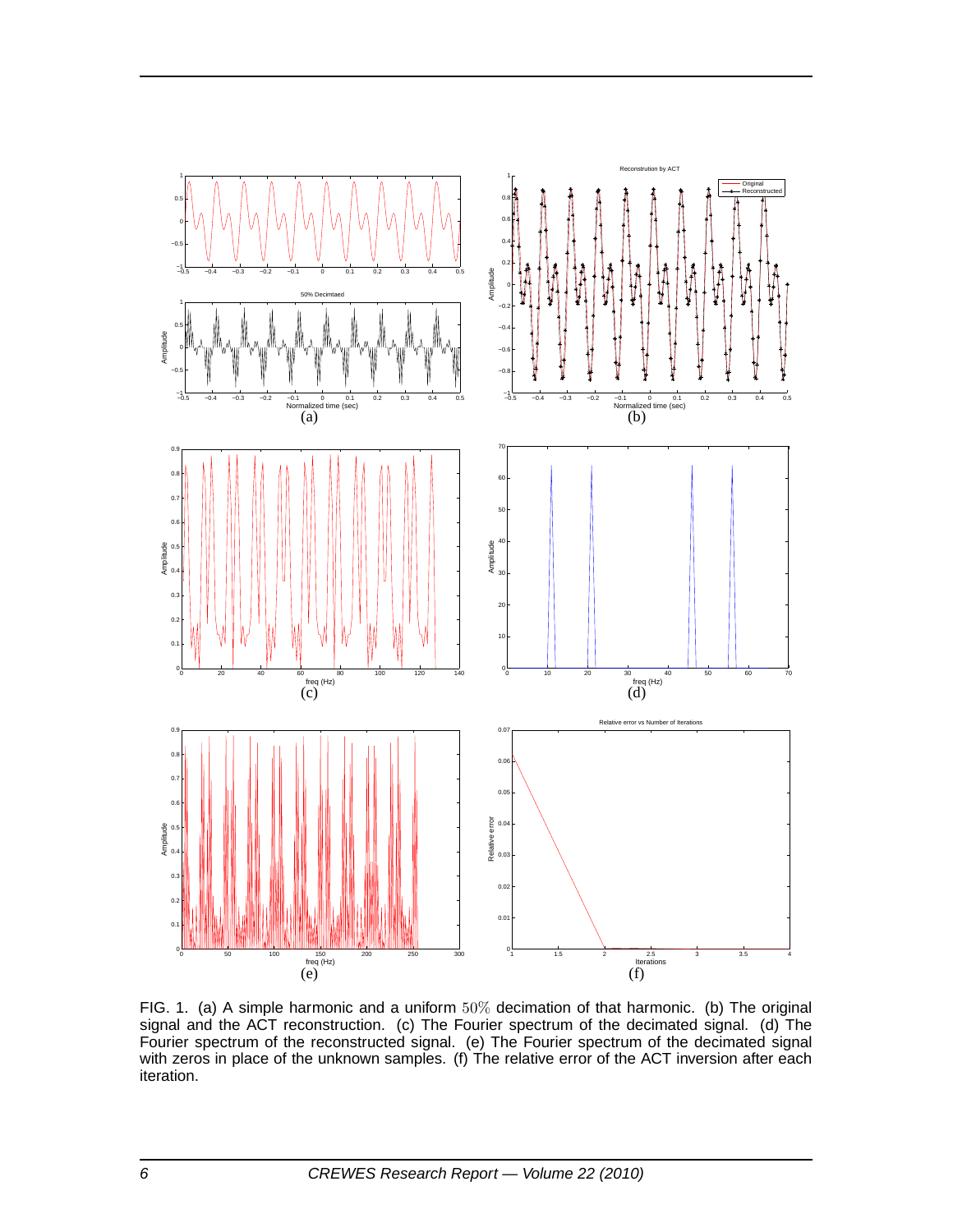

FIG. 2. (a) A stationary seismic trace and a uniform  $50\%$  decimation of that trace. (b) The original signal and the ACT reconstruction. (c) The relative error of the ACT inversion after each iteration.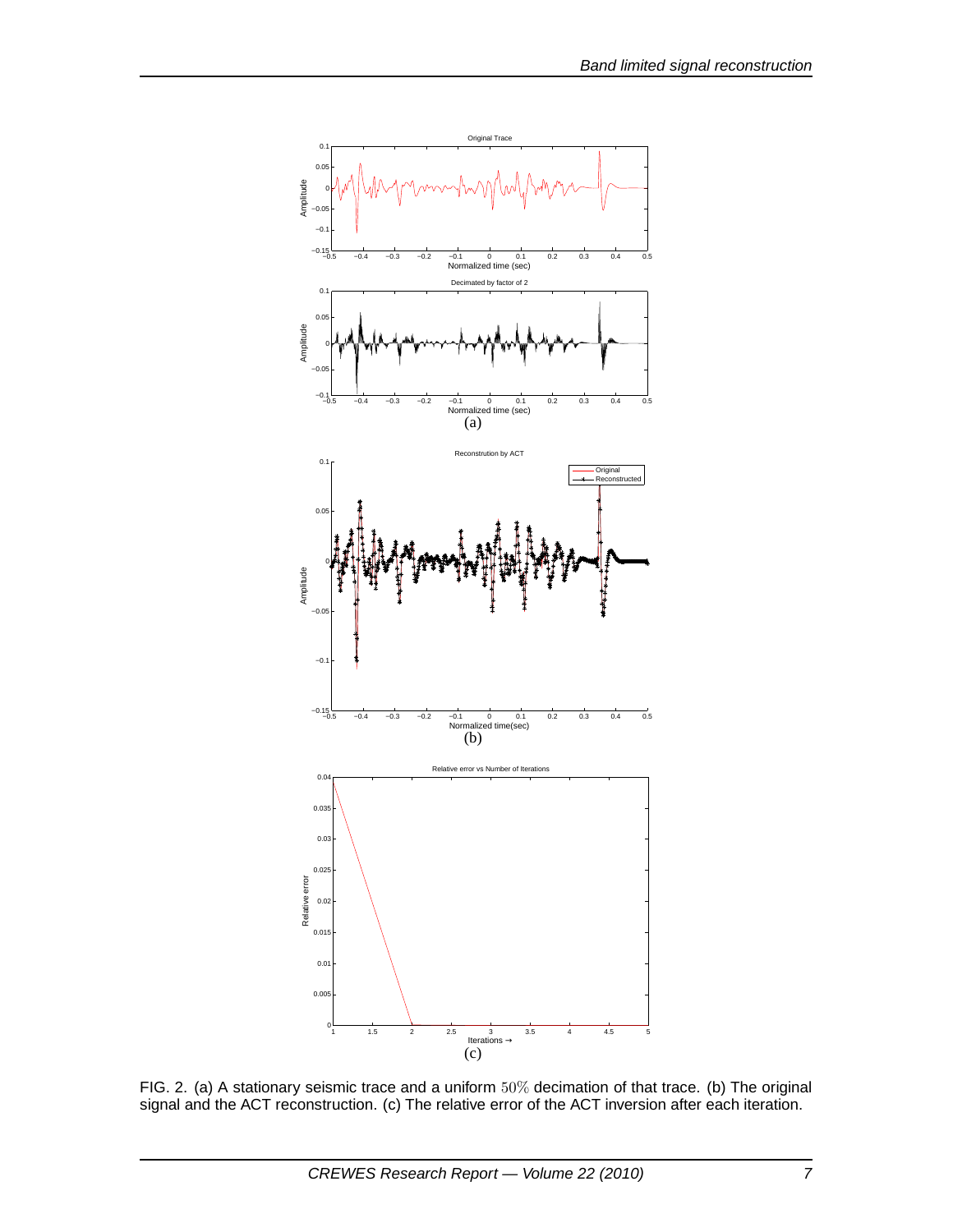

FIG. 3. (a) A simple harmonic and a random  $40\%$  decimation of that harmonic. (b) The original signal the ACT reconstruction. (c) The relative error of the ACT inversion after each iteration.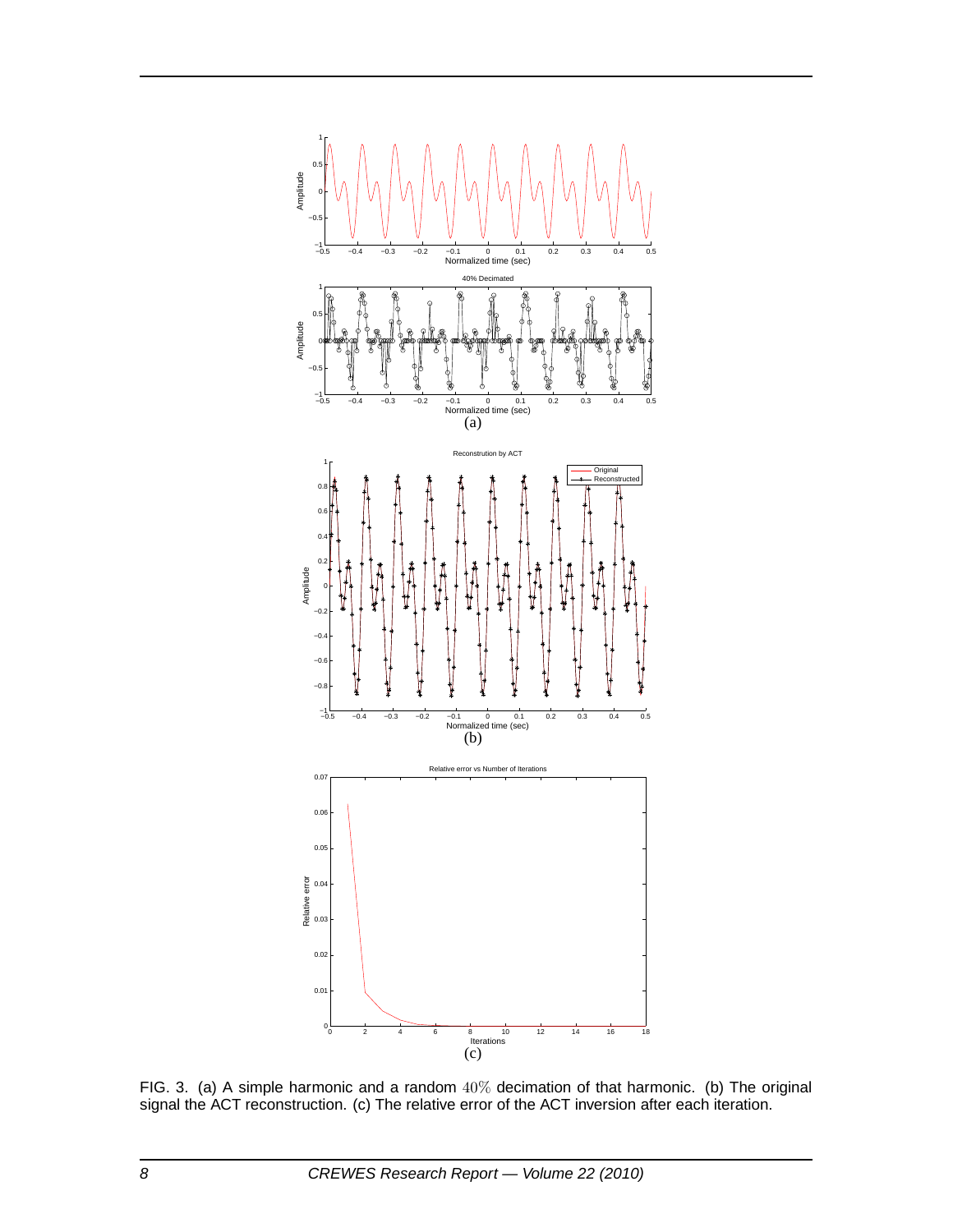

FIG. 4. (a) A simple harmonic and a random 70% decimation of that harmonic. (b) The original signal and a successful ACT reconstruction. (c) The relative error of the ACT inversion after each iteration.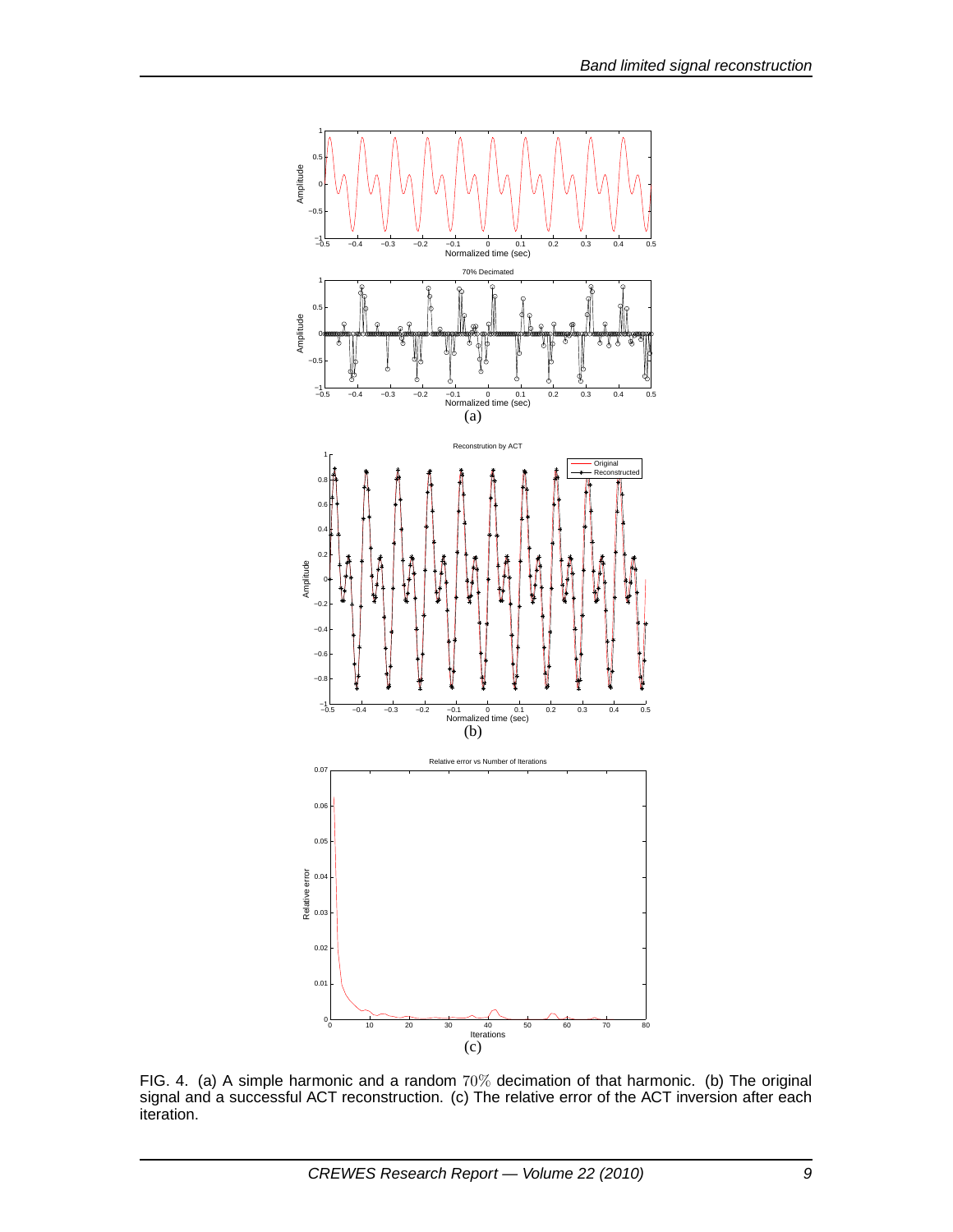

FIG. 5. (a) A simple harmonic and a random 70% decimation of that harmonic. (b) The original signal and an unsuccessful ACT reconstruction. (c) The relative error of the ACT inversion after each iteration.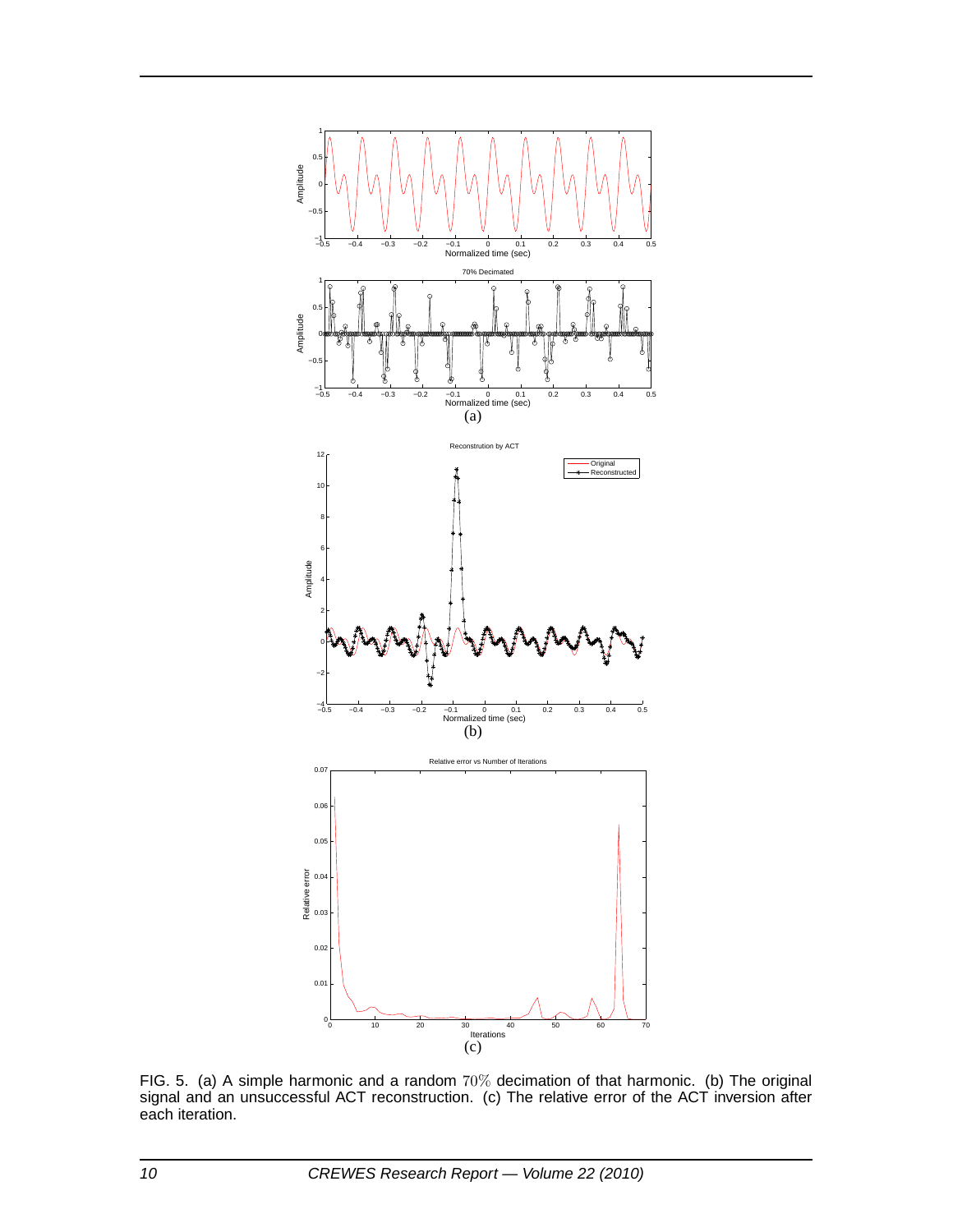

FIG. 6. (a) A simple harmonic and a random 70% decimation of that harmonic. (b) The original signal and an unsuccessful ACT reconstruction. (c) The relative error of the ACT inversion after each iteration.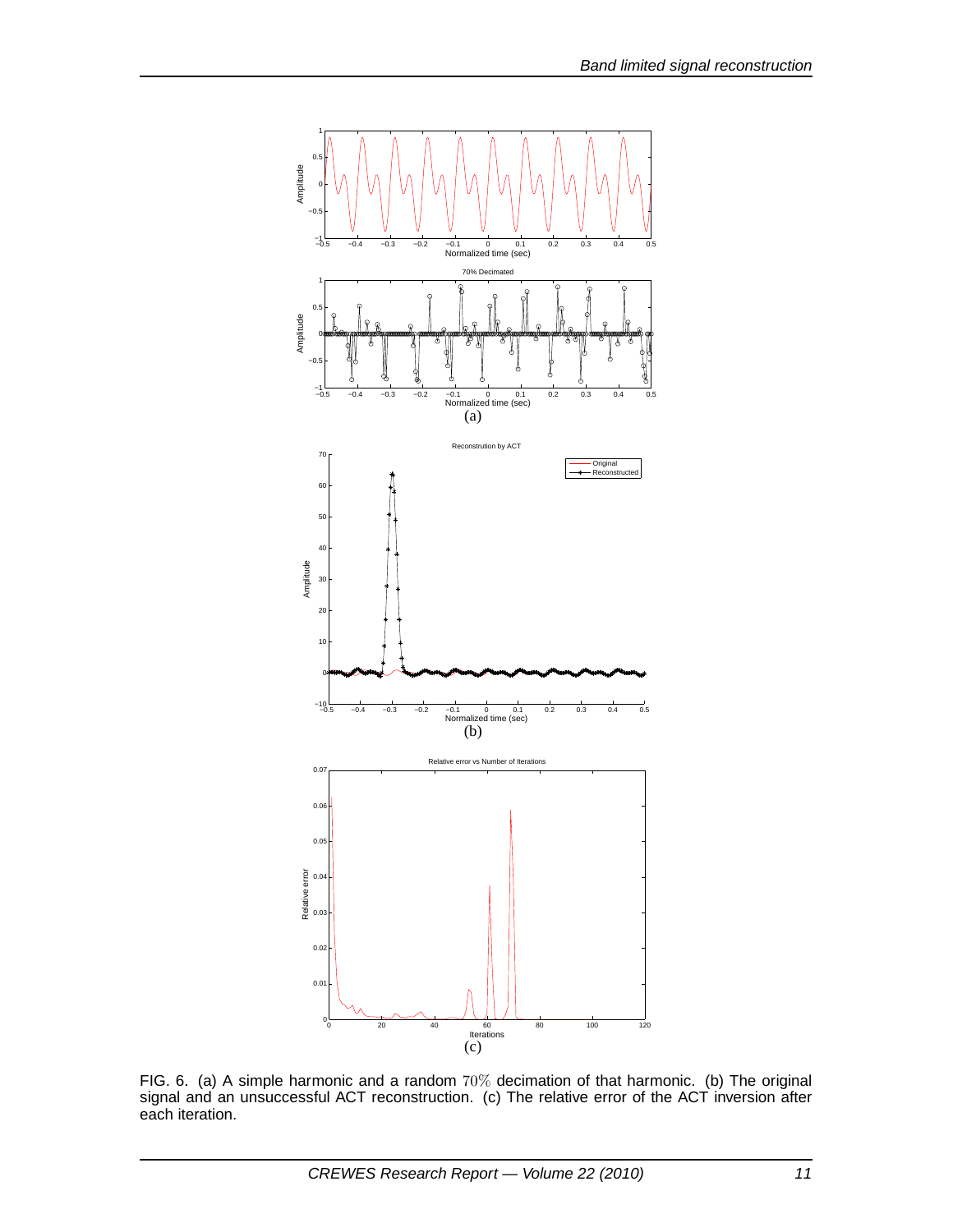

FIG. 7. (a) A stationary seismic trace and a random 30% decimation of that trace. (b) The original signal and a successful ACT reconstruction. (c) The relative error of the ACT inversion after each iteration.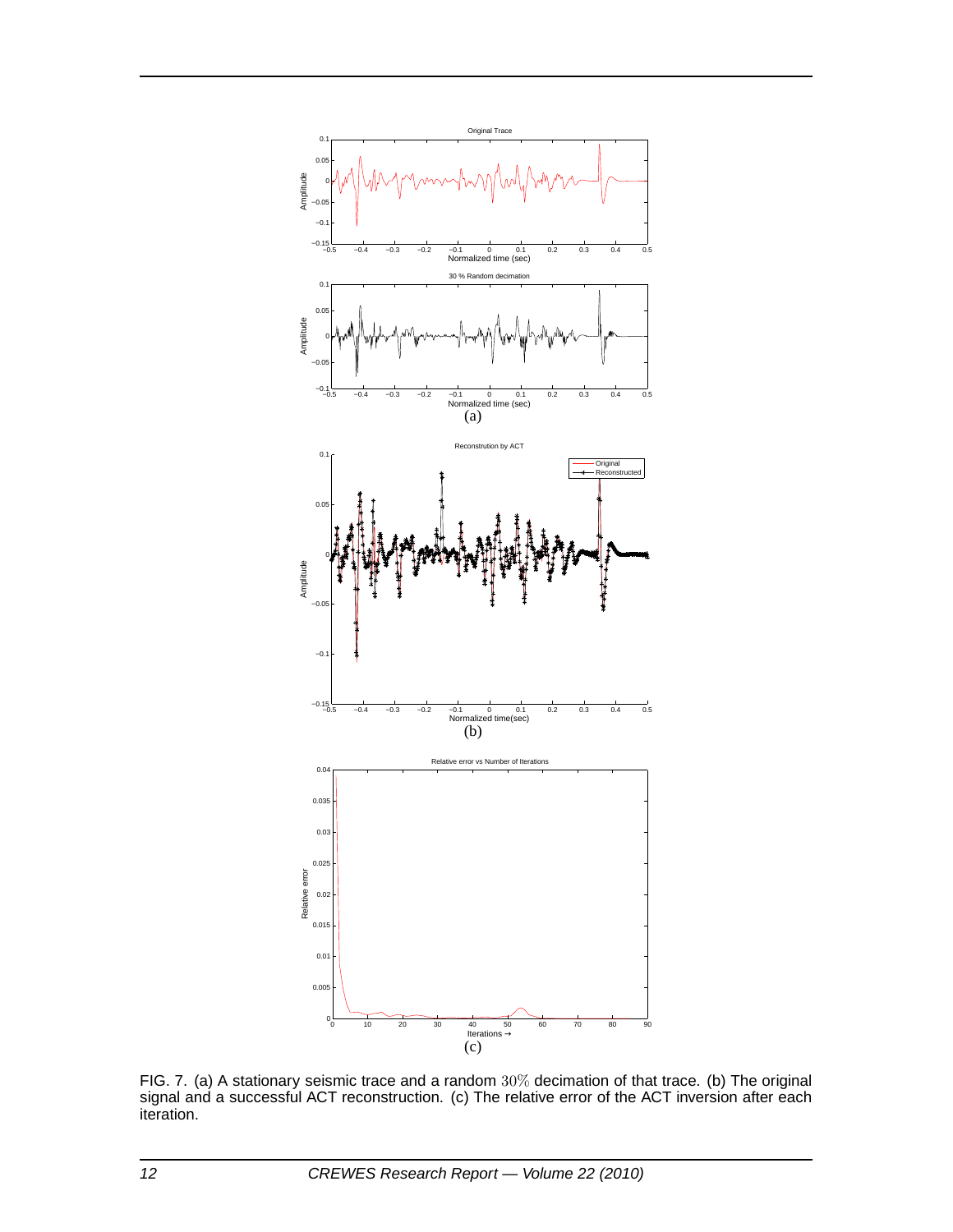

FIG. 8. (a) A stationary seismic trace and a random 50% decimation of that trace. (b) The original signal and an unsuccessful ACT reconstruction. (c) The relative error of the ACT inversion after each iteration.